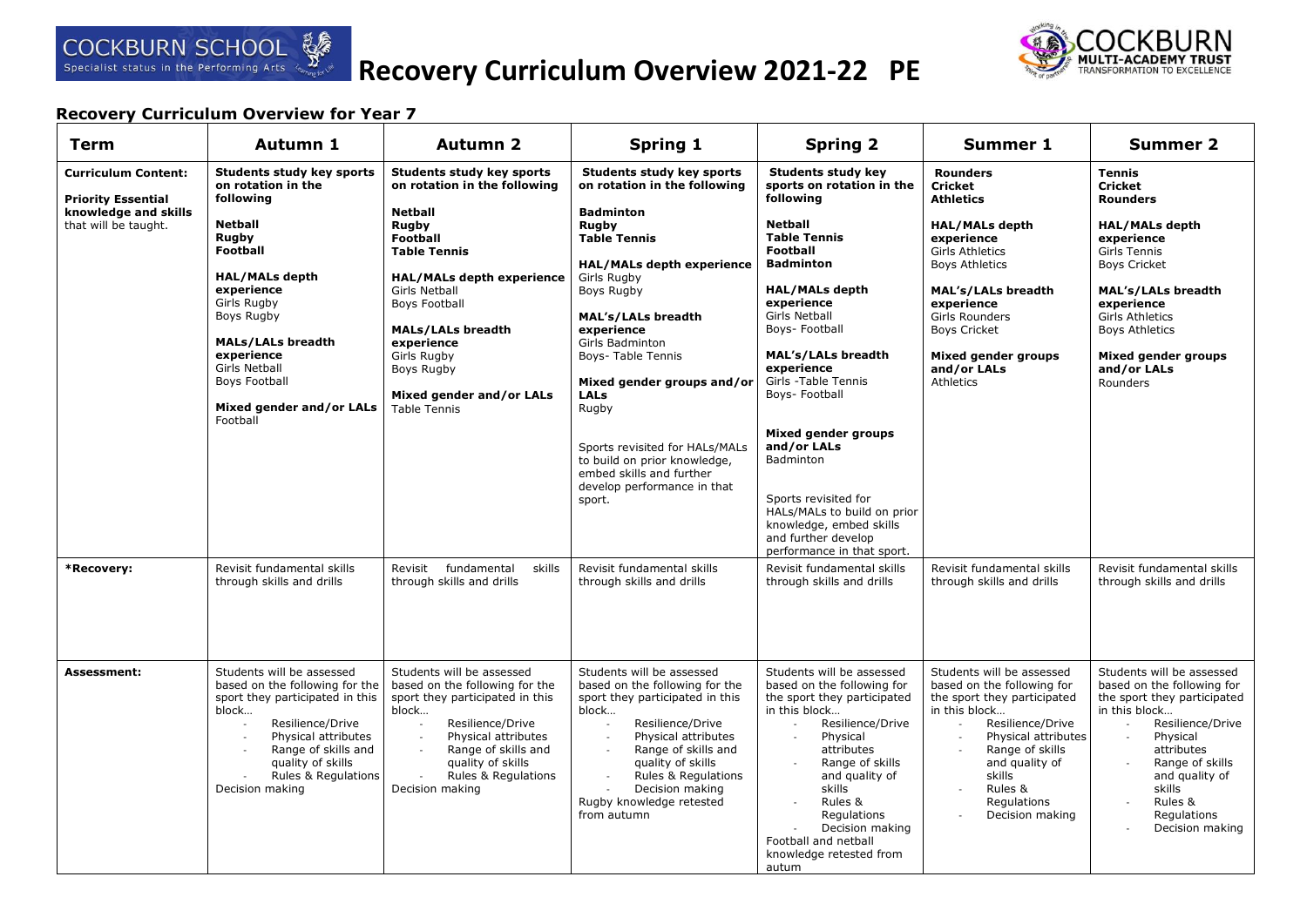| <b>Term</b>                                                                                   | Autumn 1                                                                                                                                                                                                                                                                                                                                                                                                                         | <b>Autumn 2</b>                                                                                                                                                                                                                                                             | <b>Spring 1</b>                                                                                                                                                                                                                                                                                                                                                                                    | <b>Spring 2</b>                                                                                                                                                                                                                                                                                                                                                                                                                                   | <b>Summer 1</b>                                                                                                                                                                                                                                           | <b>Summer 2</b>                                                                                                                                                                                                                                      |
|-----------------------------------------------------------------------------------------------|----------------------------------------------------------------------------------------------------------------------------------------------------------------------------------------------------------------------------------------------------------------------------------------------------------------------------------------------------------------------------------------------------------------------------------|-----------------------------------------------------------------------------------------------------------------------------------------------------------------------------------------------------------------------------------------------------------------------------|----------------------------------------------------------------------------------------------------------------------------------------------------------------------------------------------------------------------------------------------------------------------------------------------------------------------------------------------------------------------------------------------------|---------------------------------------------------------------------------------------------------------------------------------------------------------------------------------------------------------------------------------------------------------------------------------------------------------------------------------------------------------------------------------------------------------------------------------------------------|-----------------------------------------------------------------------------------------------------------------------------------------------------------------------------------------------------------------------------------------------------------|------------------------------------------------------------------------------------------------------------------------------------------------------------------------------------------------------------------------------------------------------|
| <b>Curriculum</b><br>Content:                                                                 | Students study key sports<br>on rotation in the following                                                                                                                                                                                                                                                                                                                                                                        | <b>Students study key sports</b><br>on rotation in the following                                                                                                                                                                                                            | Students study key sports on<br>rotation in the following                                                                                                                                                                                                                                                                                                                                          | <b>Students study key sports</b><br>on rotation in the                                                                                                                                                                                                                                                                                                                                                                                            | <b>Rounders</b><br>Cricket                                                                                                                                                                                                                                | <b>Tennis</b><br><b>Cricket</b>                                                                                                                                                                                                                      |
| <b>Priority</b><br><b>Essential</b><br>knowledge and<br>skills that will be<br>taught.        | <b>Netball</b><br>Rugby<br><b>Football</b><br><b>Badminton</b><br>HAL/MALs depth experience<br>Girls Rugby<br>Boys Rugby<br>MALs/LALs breadth experience<br>Girls Netball<br><b>Boys Football</b><br>Mixed gender and/or LALs<br>Football<br>Year 8 curriculum plan re-visits<br>sports from year 7. Key<br>concepts are further developed.<br>Skills, techniques and tactical<br>awareness are also embedded<br>and built upon. | <b>Netball</b><br>Rugby<br><b>Football</b><br><b>Table Tennis</b><br><b>HAL/MALs depth</b><br>experience<br>Girls Netball<br><b>Boys Football</b><br><b>MALs/LALs breadth</b><br>experience<br>Girls Rugby<br>Boys Rugby<br>Mixed gender and/or LALs<br><b>Table Tennis</b> | Rugby<br><b>Table Tennis</b><br><b>Badminton</b><br><b>HAL/MALs depth experience</b><br>Girls Rugby<br>Boys Rugby<br><b>MAL's/LALs breadth</b><br>experience<br>Girls Badminton<br>Boys- Table Tennis<br>Mixed gender groups and/or<br><b>LALs</b><br>Rugby<br>Sports revisited for HALs/MALs<br>to build on prior knowledge,<br>embed skills and further<br>develop performance in that<br>sport. | following<br>Netball<br><b>Badminton</b><br><b>Football</b><br><b>Table Tennisl</b><br><b>HAL/MALs depth</b><br>experience<br>Girls Netball<br>Boys- Football<br><b>MAL's/LALs breadth</b><br>experience<br>Girls Table Tennis<br>Boys- Football<br><b>Mixed gender groups</b><br>and/or LALs<br>Badminton<br>Sports revisited for<br>HALs/MALs to build on prior<br>knowledge, embed skills and<br>further develop performance<br>in that sport. | <b>Athletics</b><br><b>HAL/MALs depth experience</b><br><b>Girls Athletics</b><br><b>Boys Athletics</b><br><b>MAL's/LALs breadth</b><br>experience<br>Girls Rounders<br><b>Boys Cricket</b><br>Mixed gender groups and/or<br><b>LALs</b><br>Athletics     | <b>Rounders</b><br><b>HAL/MALs depth</b><br>experience<br><b>Girls Tennis</b><br><b>Boys Cricket</b><br><b>MAL's/LALs breadth</b><br>experience<br><b>Girls Athletics</b><br><b>Boys Athletics</b><br>Mixed gender groups<br>and/or LALs<br>Rounders |
| <b>Recovery:</b><br>Essential<br>Knowledge from<br>previous term<br>that needs<br>revisiting. | Revisit fundamental skills<br>through skills and drills                                                                                                                                                                                                                                                                                                                                                                          | Revisit fundamental<br>skills<br>through skills and drills                                                                                                                                                                                                                  | Revisit fundamental skills<br>through skills and drills                                                                                                                                                                                                                                                                                                                                            | Revisit fundamental skills<br>through skills and drills                                                                                                                                                                                                                                                                                                                                                                                           | Revisit fundamental skills<br>through skills and drills                                                                                                                                                                                                   | Revisit fundamental skills<br>through skills and drills                                                                                                                                                                                              |
| <b>Assessment:</b>                                                                            | Students will be assessed<br>based on the following for the<br>sport they participated in this<br>block<br>Resilience/Drive<br>Physical attributes<br>Range of skills and<br>$\overline{\phantom{a}}$<br>quality of skills<br>Rules & Regulations<br>Decision making                                                                                                                                                             | Students will be assessed<br>based on the following for the<br>sport they participated in this<br>block<br>Resilience/Drive<br>Physical attributes<br>Range of skills and<br>quality of skills<br>Rules & Regulations<br>Decision making                                    | Students will be assessed based<br>on the following for the sport<br>they participated in this block<br>Resilience/Drive<br>Physical attributes<br>$\overline{\phantom{a}}$<br>Range of skills and<br>$\overline{\phantom{a}}$<br>quality of skills<br>Rules & Regulations<br>$\overline{a}$<br>Decision making<br>Rugby knowledge retested<br>from autumn                                         | Students will be assessed<br>based on the following for the<br>sport they participated in this<br>block<br>Resilience/Drive<br>Physical attributes<br>Range of skills and<br>$\sim$<br>quality of skills<br>Rules & Regulations<br>Decision making<br>Football and netball<br>knowledge retested from<br>autumn                                                                                                                                   | Students will be assessed<br>based on the following for the<br>sport they participated in this<br>block<br>Resilience/Drive<br>Physical attributes<br>Range of skills and<br>quality of skills<br>Rules & Regulations<br>$\mathcal{L}$<br>Decision making | Students will be assessed<br>based on the following for<br>the sport they participated<br>in this block<br>Resilience/Drive<br>Physical<br>attributes<br>Range of skills<br>and quality of<br>skills<br>Rules &<br>Regulations<br>Decision making    |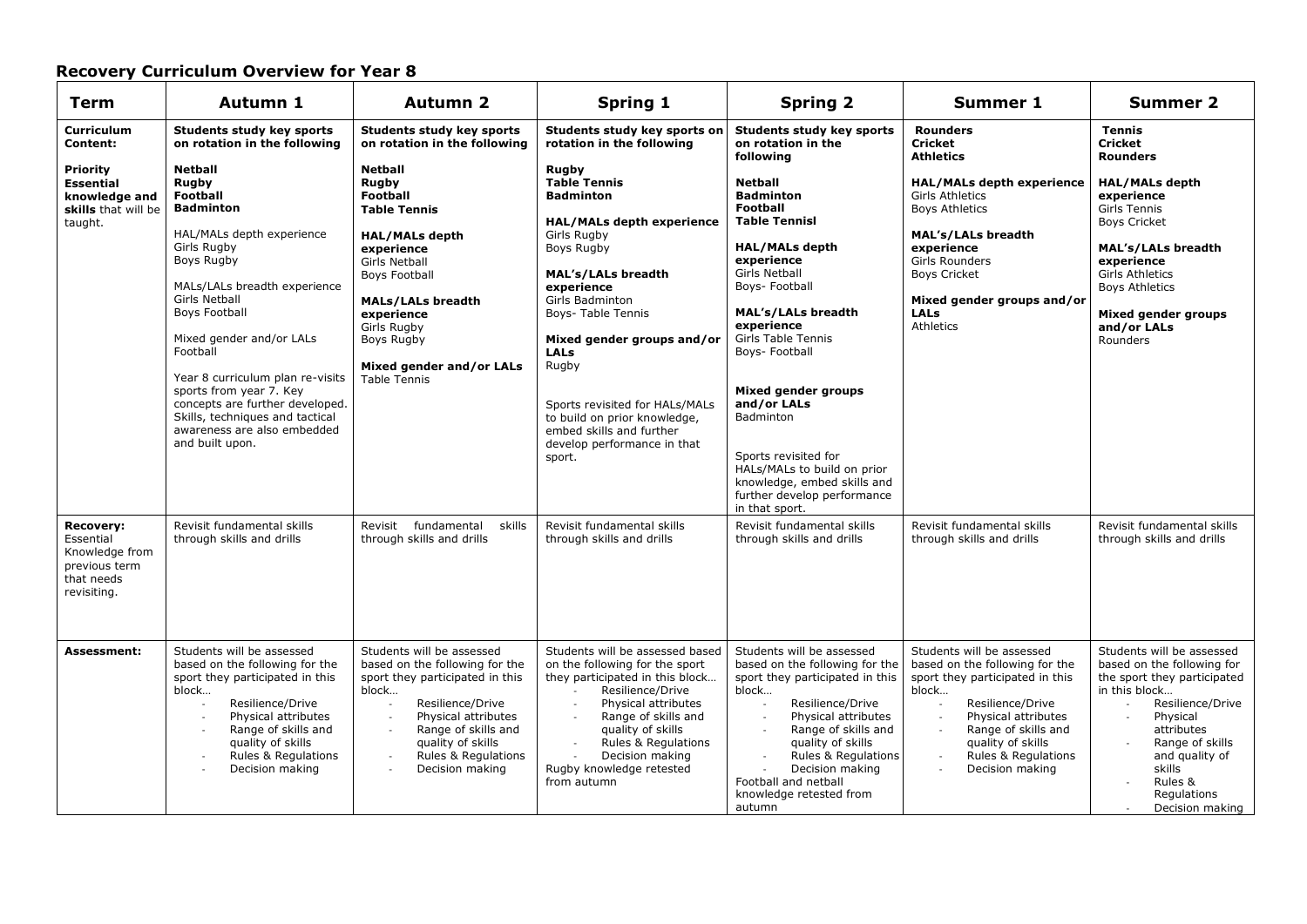| <b>Term</b>                                                                                                             | Term 1                                                                                                                                                                                                                                                                                                                            | Term 2                                                                                                                                                                                                                                                                                                                                                                                                                                                                                                                                                                                                                                                                          | Term 3                                                                                                                                                                                                                                |
|-------------------------------------------------------------------------------------------------------------------------|-----------------------------------------------------------------------------------------------------------------------------------------------------------------------------------------------------------------------------------------------------------------------------------------------------------------------------------|---------------------------------------------------------------------------------------------------------------------------------------------------------------------------------------------------------------------------------------------------------------------------------------------------------------------------------------------------------------------------------------------------------------------------------------------------------------------------------------------------------------------------------------------------------------------------------------------------------------------------------------------------------------------------------|---------------------------------------------------------------------------------------------------------------------------------------------------------------------------------------------------------------------------------------|
| <b>Curriculum</b><br>Content:<br><b>Priority</b><br><b>Essential</b><br>knowledge<br>and skills that<br>will be taught. | <b>Unit 2 Practical Sport</b><br>A1. Rules (or laws) as regulated by the national or international<br>governing body for the sport<br>A2. Regulations<br>A3. Scoring systems<br>A4. Application of the rules/laws of sports in different situations<br>A5. Sports<br>A6. Roles of officials<br>A7. Responsibilities of officials: | <b>Unit 2 Practical Sport</b><br>B1. Components of physical fitness and application to a chosen<br>sport:<br>B2. Technical demands- These are the skills and techniques<br>required<br><b>B3. Tactical demands:</b><br>B4. Safe and appropriate participation:<br>B5. Relevant skills and techniques for the selected sport<br>B6. Relevant tactics for the selected sport<br>B7. Effective use of skills and techniques, and the correct<br>application of each component<br>B8. Effective use of skills, techniques and tactics<br>B9. Isolated practices<br>B10. Conditioned practices<br>B11. Competitive situations<br>C1. Observation checklist<br>C2. Review performance | Unit 2 Practical Sport - Learning Aims A B and C are<br>complete.<br>Unit 6 Leadership in Sport<br>A1. Sports Leaders<br>A2. Attributes- skills ad qualities<br>A3. Responsibilities                                                  |
| <b>Recovery:</b><br>Essential<br>Knowledge<br>from previous<br>term that<br>needs<br>revisiting.                        | Students will revisit sports taught in KS3 with additional<br>information to allow them to develop knowledge and<br>understanding of key learning aims.                                                                                                                                                                           | Students will revisit sports taught in KS3 with additional<br>information to allow them to develop knowledge and<br>understanding of key learning aims.                                                                                                                                                                                                                                                                                                                                                                                                                                                                                                                         | Students will revisit sports taught in KS3 with additional<br>information to allow them to develop knowledge and<br>understanding of key learning aims.                                                                               |
| <b>Assessment:</b>                                                                                                      | Students will be assessed regularly throughout the unit against<br>the learning aims above.<br>The IV process is planned and in conjunction with Pearson<br>expectations. This ensures assessment is consistent across the<br>cohort.                                                                                             | Students will be assessed regularly throughout the unit against<br>the learning aims above.<br>The IV process is planned and in conjunction with Pearson<br>expectations. This ensures assessment is consistent across the<br>cohort.                                                                                                                                                                                                                                                                                                                                                                                                                                           | Students will be assessed regularly throughout the unit<br>against the learning aims above.<br>The IV process is planned and in conjunction with Pearson<br>expectations. This ensures assessment is consistent across<br>the cohort. |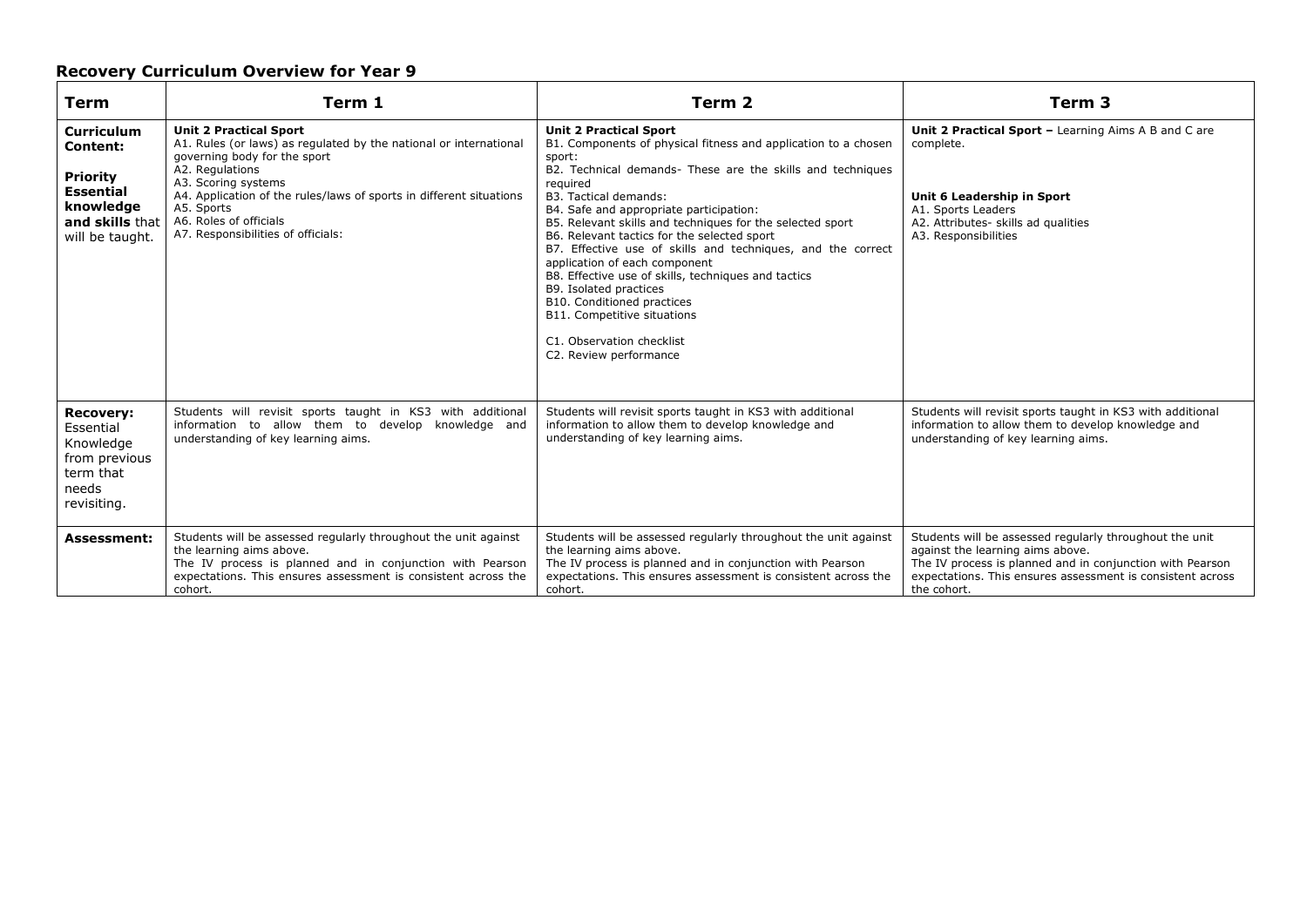| <b>Term</b>                                                                                                                    | Term 1                                                                                                                                                                                                                                                                                                                                                                                                                                                                                                                                                                                                                                                                                  | Term 2                                                                                                                                                                                                                                                                                                                                                         | Term <sub>3</sub>                                                                                                                                                                                                                             |
|--------------------------------------------------------------------------------------------------------------------------------|-----------------------------------------------------------------------------------------------------------------------------------------------------------------------------------------------------------------------------------------------------------------------------------------------------------------------------------------------------------------------------------------------------------------------------------------------------------------------------------------------------------------------------------------------------------------------------------------------------------------------------------------------------------------------------------------|----------------------------------------------------------------------------------------------------------------------------------------------------------------------------------------------------------------------------------------------------------------------------------------------------------------------------------------------------------------|-----------------------------------------------------------------------------------------------------------------------------------------------------------------------------------------------------------------------------------------------|
| <b>Curriculum</b><br><b>Content:</b><br><b>Priority</b><br><b>Essential</b><br>knowledge<br>and skills that<br>will be taught. | Unit 6 Leadership in Sport<br><b>B1. Sports activities</b><br>B2. Planning sports activities<br>B3. Leading sports activities<br>Unit 1 Fitness for Sport and Exercise<br>A1. Components of physical fitness<br>A2. Components of skill related fitness<br>A3. Why fitness components are important for successful<br>participation in given sports<br>A4. Exercise intensity and how it can be determined<br>A5. The basic principles of training (FITT)<br>A6. Additional principles of training<br>B1. Requirements for each of the following fitness training<br>methods<br>B2. Additional requirements for each of the fitness training<br>methods<br>B3. Fitness Training Methods | Unit 1 Fitness for Sport and Exercise<br>Learning aim A and B is re-visited, embedded and knowledge is<br>built upon.<br>C1. Fitness test methods for components of fitness<br>C2. Importance of fitness testing to sports performers and<br>coaches<br>C3. Requirements for administration of each fitness test<br>C4. Interpretation of fitness test results | Unit 6 Leadership in Sport<br>C1. Review of leadership performance<br>C2. Targets for development                                                                                                                                             |
| <b>Recovery:</b><br>Essential<br>Knowledge<br>from previous<br>term that<br>needs<br>revisiting.                               | Students will revisit the attributes, skills and responsibilities of a<br>leader and the key sections and requirements of planning and<br>leading sports activities.                                                                                                                                                                                                                                                                                                                                                                                                                                                                                                                    | Students will revisit components of fitness, principles of training<br>and fitness training methods through low stakes testing and<br>connect activities.                                                                                                                                                                                                      | Students will revisit the attributes, skills and responsibilities<br>of a leader and the key sections and requirements of<br>planning a and leading sports activities.                                                                        |
| <b>Assessment:</b>                                                                                                             | Students will be assessed regularly throughout the unit against<br>the learning aims above.<br>The IV process for unit 6 is planned and in conjunction with<br>Pearson expectations. This ensures assessment is consistent<br>across the cohort.<br>Assessment will link directly to the learning aims relevant to the<br>unit 1 module and will be re-tested throughout the period of<br>exam preparation                                                                                                                                                                                                                                                                              | Students will be assessed regularly throughout the unit against<br>the learning aims above.<br>Assessment will link directly to the learning aims relevant to<br>the unit 1 module and will be re-tested throughout the period<br>of exam preparation                                                                                                          | Students will be assessed regularly throughout the unit<br>against the learning aims above. The IV process for unit 6 is<br>planned and in conjunction with Pearson expectations. This<br>ensures assessment is consistent across the cohort. |